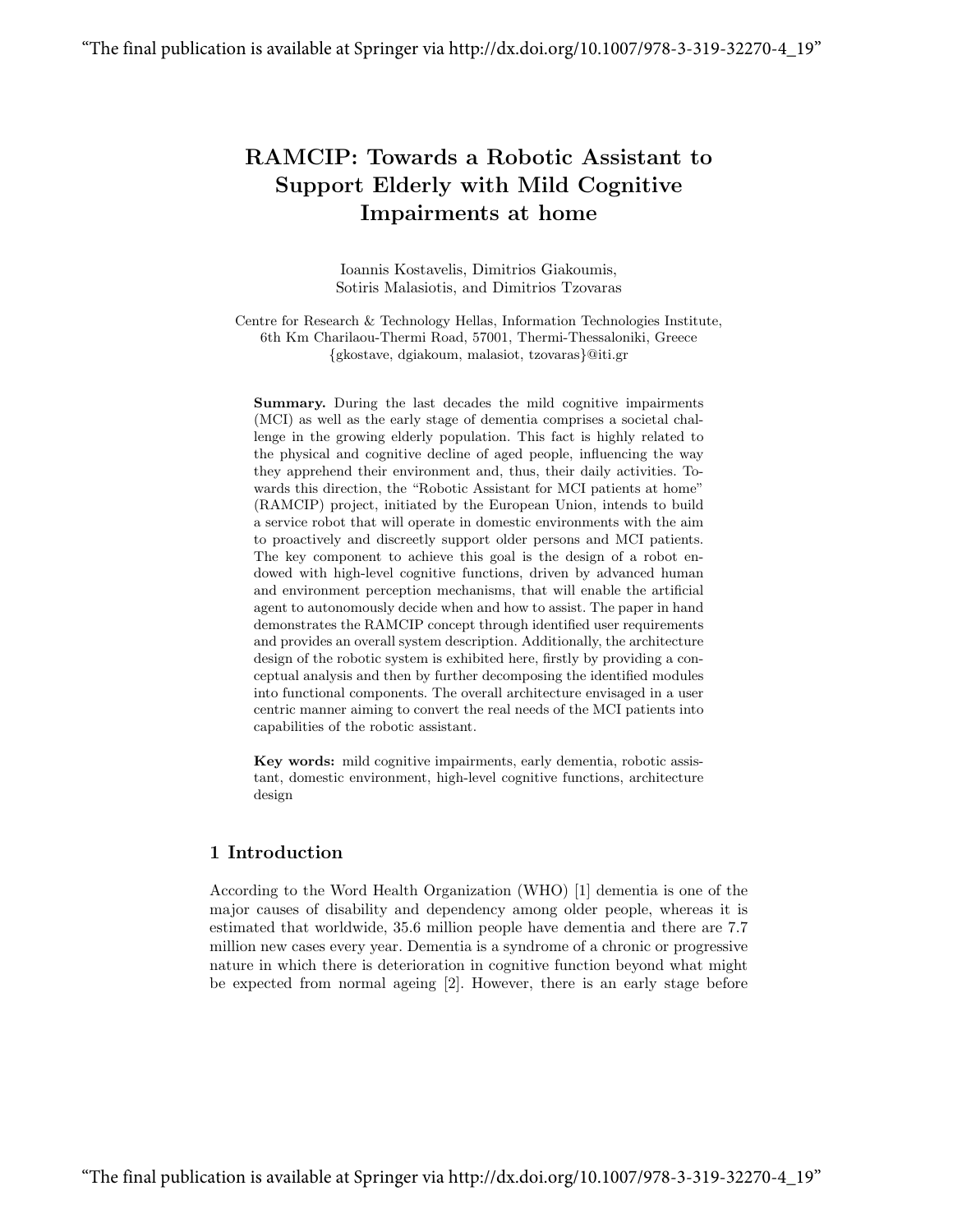#### 2 Kostavelis et al.

dementia called mild cognitive impairments (MCI), which is characterized by abnormal memory performance for age but with normal general cognition and preserved normal activities of daily living [3].



Fig. 1. The conceptual robotic platform with the manipulation hand as envisioned in the RAMCIP system.

Ageing is typically associated with physical and cognitive decline, altering the way an older person perceives and interacts with its environment. The thinks are getting worse at early stages of dementia, where elder people are not fully aware of their cognitive impairments and in this respect, their participation in everyday activities inherently involves significant risks. Furthermore, as soon as MCI patients recognize their tendency to forget necessary actions during daily activities, the likelihood of resigning from those activities increases. In turn, resignation from daily activities may also lead to negative emotions, reduced self-respect and potentially depression, increasing among others the probability for the person's health state aggravation and the potential for MCI to evolve into dementia. This stage is very crucial to be foreseen and anticipated prohibiting thus the impairment of the cognitive condition of the patients. In order to succeed this, the last decades persistent research endeavors in the area of service robots revealing methods that significantly assist elderly and support their independence. More precisely, the conducted research brought to the surface robots capable to autonomously move, to provide entertainment and telepresence functions, to learn and bring objects, to detect falls or even to assist the older person to move safely around the house by removing small objects and obstacles. In [4] an add-on Intelligent Wheelchair System (IWS) was developed to help older adults with cognitive impairments drive a powered wheelchair safely and effectively. On another aspect, the work described in [5] targeted the construction of a robotic wheel chair, where the entire system is part autonomous and part user-decision dependent (semi-autonomous). The ultimate goal of this work is the development of a Simultaneous Localization and Mapping (SLAM) algorithm allowing the environmental learning by a mobile robot, while its navigation is governed by electromyographic signals. Moreover, in [6], the authors presented a 2-degree of freedom robot suitable for rehabilitation of lower limbs. It utilizes neural network and genetic algorithm for the optimization of the control system. More findings in the area of assisting robotics for elder people are summarized in the objectives of past projects such as the HOBBIT [7] and the ACCOM-PANY [8]. However, major challenges still need to be addressed towards service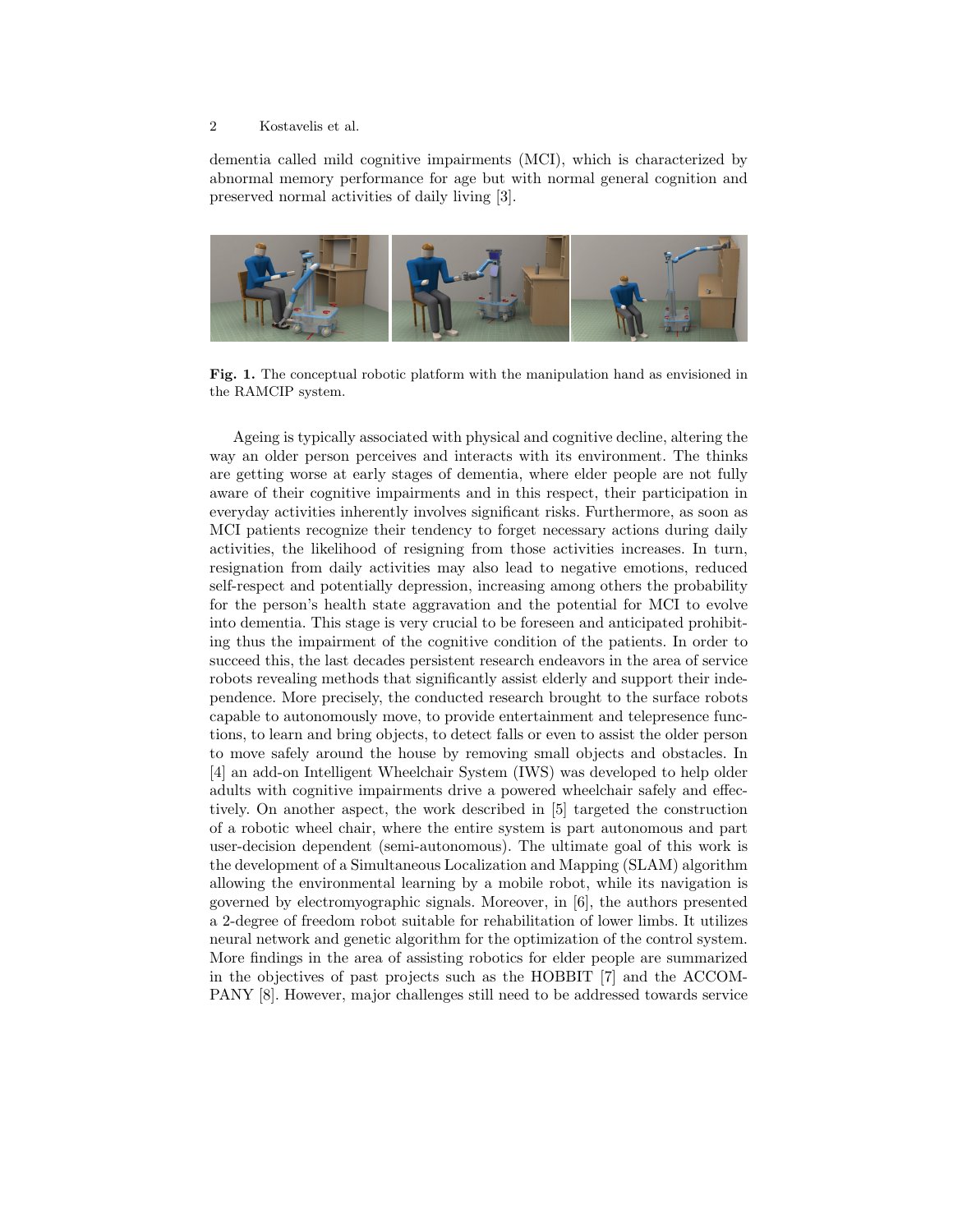robots of the future; ones that will be capable of assisting older persons in a wide variety of activities, discreetly and transparently, yet proactively and in tight cooperation with the human, acting at the same time as effective promoters of the patient's mental health, being solutions that will evolve along with the user, thus capable to match her/his needs as they evolve over time.

To this end, the RAMCIP project aims to research and develop a novel service robot, capable to proactively assist older persons in a wide range of daily activities, being at the same time an active promoter of the user's physical and metal health. The RAMCIP robot comprises three basic objectives which are summarized as follows:

- the development of cognitive functions based on user and home environment modelling and monitoring, allowing the robot to decide when and how to assist the user;
- the development of human robot communication interfaces, focused on empathic communication and augmented reality displays;
- the establishment of dextrous and safe robotic manipulation capabilities, which, to the best of our knowledge, applied for the first time in service robots introducing assistance activities that involve physical contact.

The rest of the paper is organized as follows: in Section 2 the overall concept of the RAMCIP system is described, while the basic user requirements and their mapping to the system design are outlined in Section 2.1 and 2.2, respectively. Moreover, an conceptual software architecture analysis is summarized in Section 3, while a brief discussion on the acceptability issues is exhibited in Section 4 In Section 5 conclusions about the presented work are drawn.

# 2 The RAMCIP Concept

The RAMCIP robot is designed to assist MCI patients in their day life activities by encoding the basic needs and requirements of such people. It retains a wide range of mechanisms to observe and perceive its environment, as well as a human oriented notion to track his/her activities, while it simultaneously assess the person's cognitive and physical skills. To succeed this, the robot shall act in a safe, proactive and discreet manner employing high-level cognition with the capacity to decide when and how intervene to provide assistance. The latter will be accomplished either by initiating Human Robot communication routine or by fulfilling a robotic manipulation task, yet through an autonomous decision making mechanism.

#### 2.1 MCI-User Requirements

The robotic assistant described in this work will be able to assist in specific occasions in the day life activities, which stem from the MCI patients' requirements. Here we append a clustering of the most indicative requirements which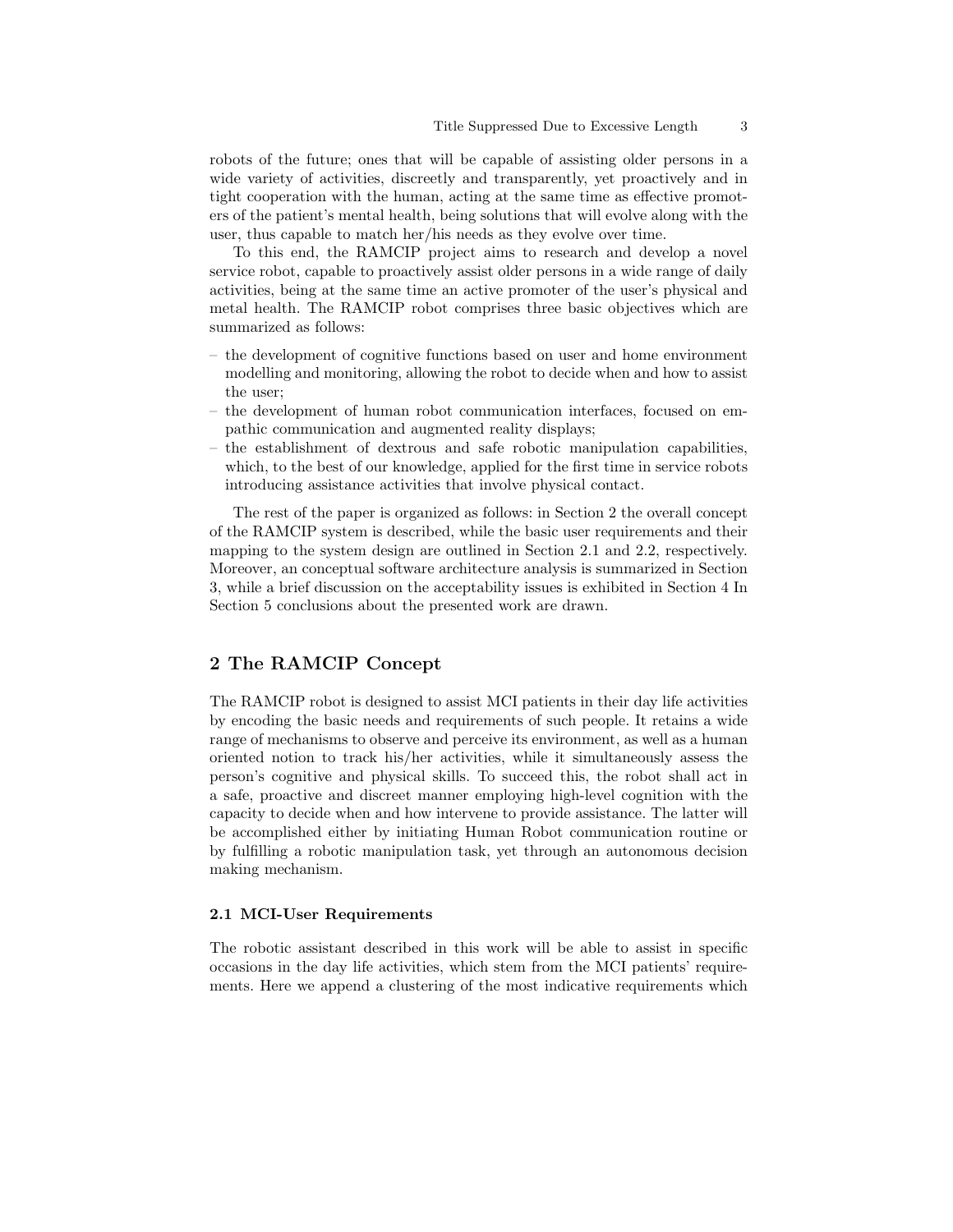the RAMCIP robotic assistant is challenged to carry out during the cohabitation with an MCI patient.

- 1. Taking medication: The robotic assistant would be responsible to facilitate the his/her medication routine. This could be accomplished either by reminding the user that is time to receive the medication or by fetching it to him/her. Additionally, the system should be able to assess the correctness of the patient's medication intake.
- 2. Eating activities: The robot would be responsible to track the eating schedule of the patient and remind him/her for a missed meal.
- 3. Dressing activities: The robot would be responsible to help the person to select proper clothes and identify abnormalities during dressing, e.g. to properly button his/her cloths as well as to help him/her to take off the slippers.
- 4. Food preparation: The RAMCIP robot would be responsible to assist complementary the patient during the food preparation by fetching or lifting fallen objects, making thus the cooking task less laborious.
- 5. Socialization: The robot would help the person to be social active by reminding him/her to come in touch with family or friends or by reminding him/her about important dates.
- 6. Lower-body treatment activities: The robot would be responsible to carry out activities that could harm the patient's waist, while it simultaneously should be able to help the patient to put his/her feet on a footrest.
- 7. Managing home and keep it safe: The robot would be responsible to continuously monitoring and prevent dangerous situations at home e.g. switch off the oven button that the patient might have forgotten.
- 8. Maintaining positive affect: The robot will be responsible to observe the patient's affective state by analyzing a series of observations, while it simultaneously will apply strategies to help her/him mountain positive outlooks.
- 9. Exercising cognitive and physical skills: The robot will be responsible to continuously monitoring and prevent dangerous situations at home e.g. switch off the oven button that the patient might forgot.

## 2.2 Supporting MCI patients through the RAMCIP System

Towards the fulfillment of the above mentioned requirements the RAMCIP robot shall have advanced high-level cognitive functions as described in Fig. 2. These functions will be driven by thorough modelling and monitoring of the home environment and the user, allowing the robot to take optimal decisions regarding when and how to provide assistance, in a proactive and discreet way. Since assistance provision is deemed necessary, the robot will perform either communication to the user, or initiation of a robotic manipulation task.

Therefore, the RAMCIP platform will be specially designed in order to enclose all the aforementioned attributes. Except performance, the main concern is the safety of the user, since the RAMCIP robot will be designed for physical Human Robot Interaction applications (pHRI). Therefore, the entire robotic

<sup>4</sup> Kostavelis et al.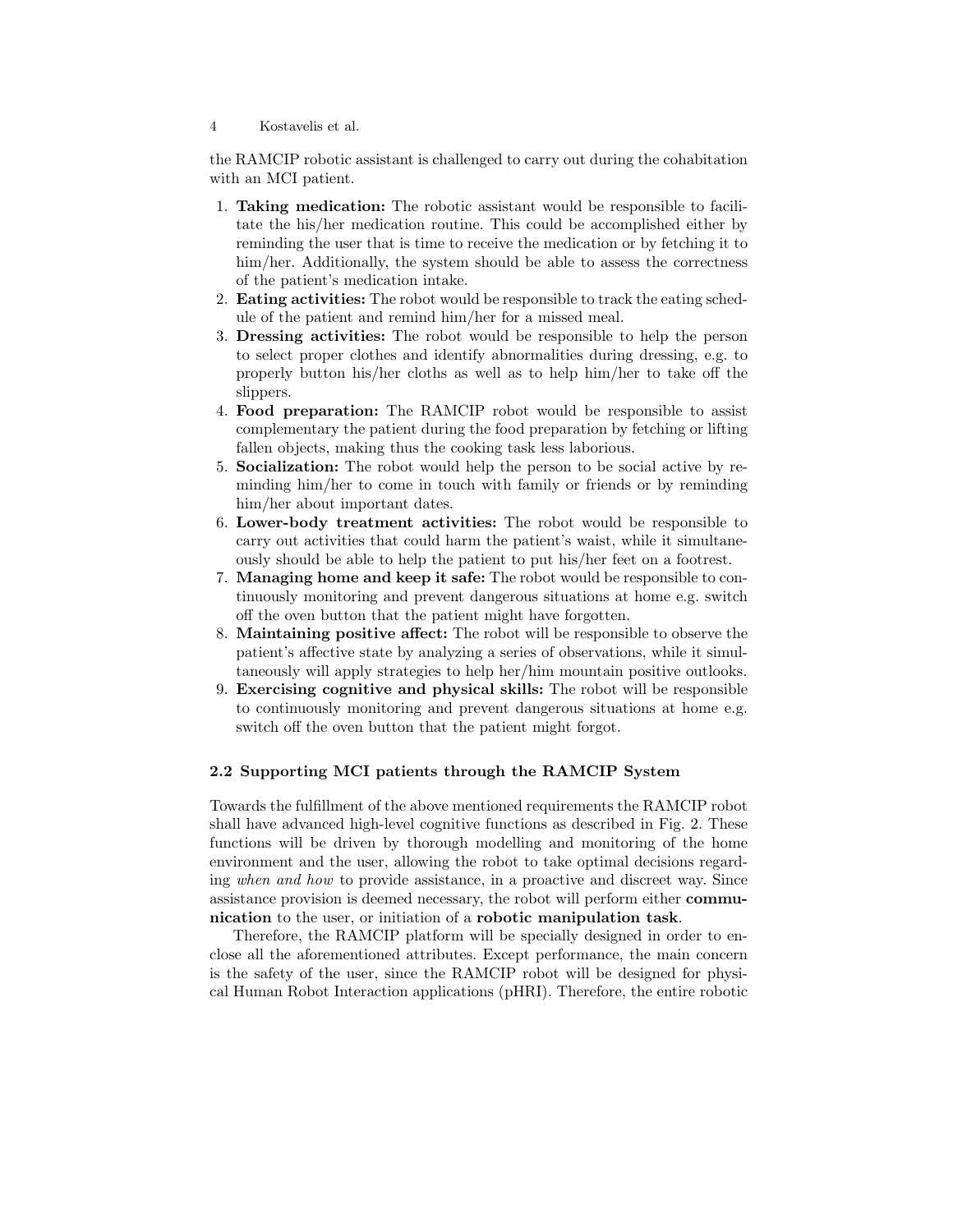platform will be designed by taking into account safety issues inherent in robotic applications for human inhabited environments. Specific parameters are taken into consideration involving the inertia of the moving parts to be kept as low as possible, the compliance of the robot links as well as the robot surface to be covered with soft materials, avoiding thus human injuries in case of physical contact. From the hardware architecture point of view several sensor inputs will be utilized to perceive the environment and the human presence. RGB-D sensors will comprise the main visual input for sensing, while emphasis will be given to the depth data concealing thus sensitive and private data of the user's dailies activities. Laser range finders will be utilized for the robot safe navigation and collision avoidance within the house. RAMCIP aims to go beyond the the current state of the art in safe robotic manipulation by developing a robotic manipulator of a workspace comparable to that of a human arm, overall weight of less than 10kg and payload of 5kg. The initial design of the robot foresees a hand mounted at the end of this arm with at least three fingers including a thumb with more than three degrees of freedom per finger ensuring dextrous grasping. Considering the communication part, human robot interaction will be established on multimodal, adaptive and empathic channels, realized through the fusion of touch-screen, voice, gestures and projective augmented reality-based interfaces. The robotic assistance tasks will be performed through either dextrous manipulation methods enabling safe object grasping, manipulation and handover, in inaccessible places including reaching of objects difficult for the user to reach (e.g. high placed objects), or through physical Human Robot Interaction during intentional and unintentional contact.

| ASSIST IN     | <b>Food preparation</b>                   | <b>Eating activities</b>                   |                                | <b>Dressing activities</b>                           | Assistance<br>Discrete |
|---------------|-------------------------------------------|--------------------------------------------|--------------------------------|------------------------------------------------------|------------------------|
|               | Socialization                             | Lower-body<br>treatment activities         |                                | Taking medication                                    |                        |
|               | Managing the home<br>and keeping it safe  | Maintaining positive<br>affect             |                                | <b>Exercising cognitive</b><br>and physical skills   |                        |
|               | <b>High-level cognitive functions</b>     |                                            |                                |                                                      |                        |
|               |                                           |                                            |                                |                                                      | loue                   |
|               | <b>Home Environment</b>                   | <b>Human Robot</b><br><b>Communication</b> |                                | <b>Safe Manipulations</b>                            |                        |
|               | and Human Activity                        | Multimodal                                 | -Touch                         | Object Grasping/                                     | Proactive              |
| HOW TO ASSIST | <b>Modelling and</b><br><b>Monitoring</b> | Adaptive                                   | screen<br>-Speech<br>-Gestures | Manipulation/Handover<br><b>High object Reaching</b> | Safe,                  |

Fig. 2. The conceptual analysis of the MCI patients needs and RAMCIP vision toward future domestic service robots for such populations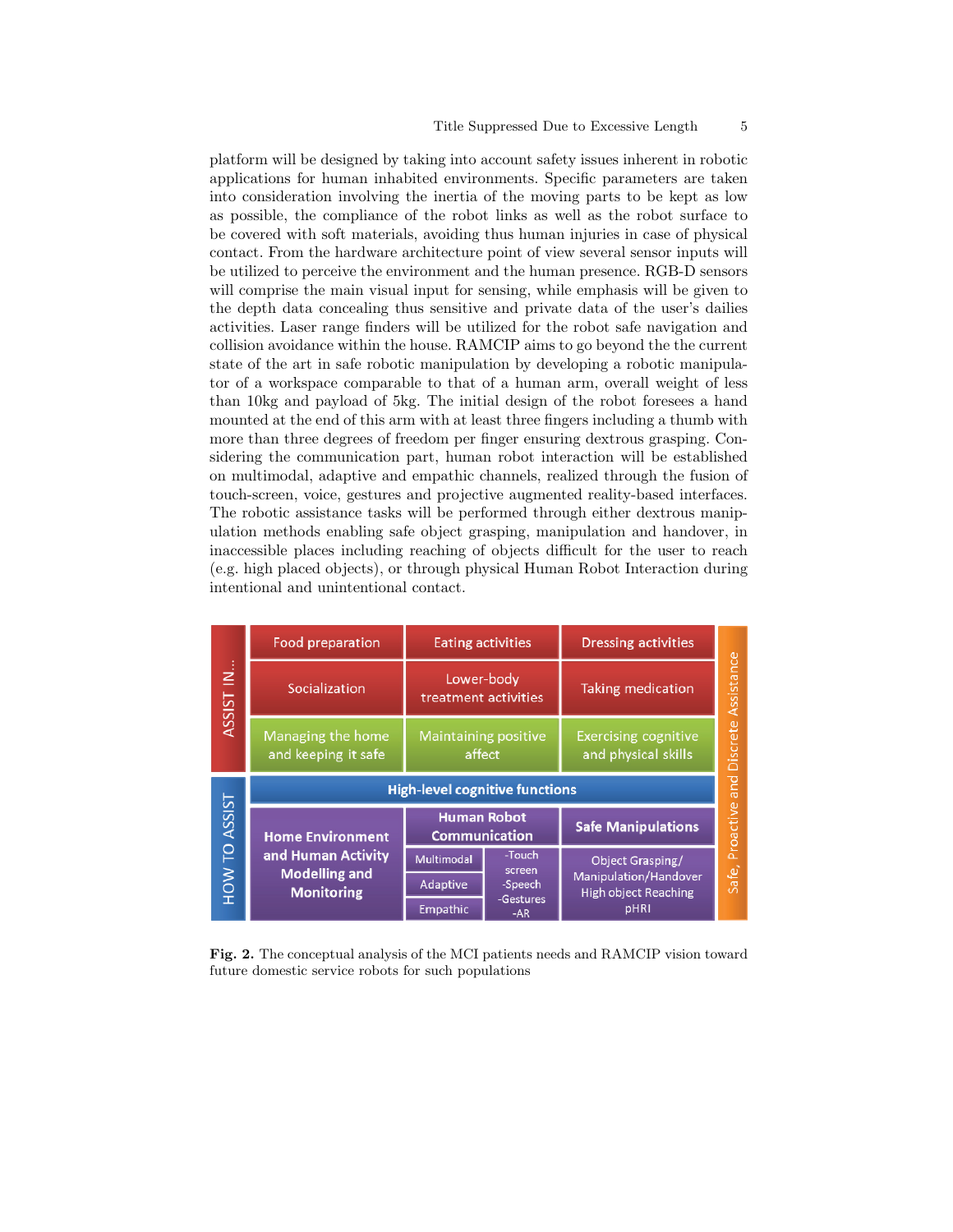6 Kostavelis et al.

# 3 Conceptual Architecture of the RAMCIP System

In order to exhibit the solutions provided by the RAMCIP system, to assist the MCI patients, a conceptual software architecture will be presented here. The software to be developed within the RAMCIP scope will retain both passive perception strategies of the user and the home environment as well as active engagement solutions with the robotic platform. The RAMCIP software architecture can be decomposed into "conceptual modules", clustered "functional components", available models from the user and the environment and external data that may stem from the robot, the user or the environment. Each conceptual module comprises several algorithmic core routines which are responsible for the implementation of the subordinate functional components.

#### 3.1 User and Home Environment monitoring and modelling

The user activity and behavior monitoring module, and the home environment monitoring module are the cornerstone conceptual modules of the RAMCIP system, as they connect the robot with the user and its surrounding environment. The continuously tracking of the home environment and the dynamic update of the 3D environment model, will enable the RAMCIP robot to be aware of its location in the house, its relative location to house objects and appliances, whereas moreover, it will be capable to understand also the position and state of objects and appliances.

The human activity monitoring module will be first of all responsible to identify and also recognize humans inside the house. RAMCIP shall be aware in case of multiple co-located persons, of who is its primary user, as well as persons directly related to her/him (e.g. a relative or caregiver). Upon human recognition, RAMCIP will be capable to track her/his pose, actions and complex activities. With the ultimate goal to assist MCI patients, apart from the detection of emergency situations, e.g. a sudden fall, specific emphasis will be paid to detecting cases where the user has forgotten important steps of actions e.g. the user has forgotten to turn off the oven.

Moreover, the capability of RAMCIP to recognize its user and understand her/his behavior will be based on the system's user modelling engine. This will encode both (a) generic knowledge regarding how actions compose activities and how activities compose behaviors, as well as (b) specific respective knowledge regarding its primary user (and also regarding for e.g. relatives), all encoded in the RAMCIP VUMs (Virtual User Models), which will be a virtual reflection of the user inside the RAMCIP user modelling engine.

## 3.2 High-Level Cognitive Functions

Toward enabling proactive and optimal assistance provision in a variety of use cases a major objective of the RAMCIP system will be to provide the robot with competent cognitive functions and reasoning. These functions will be included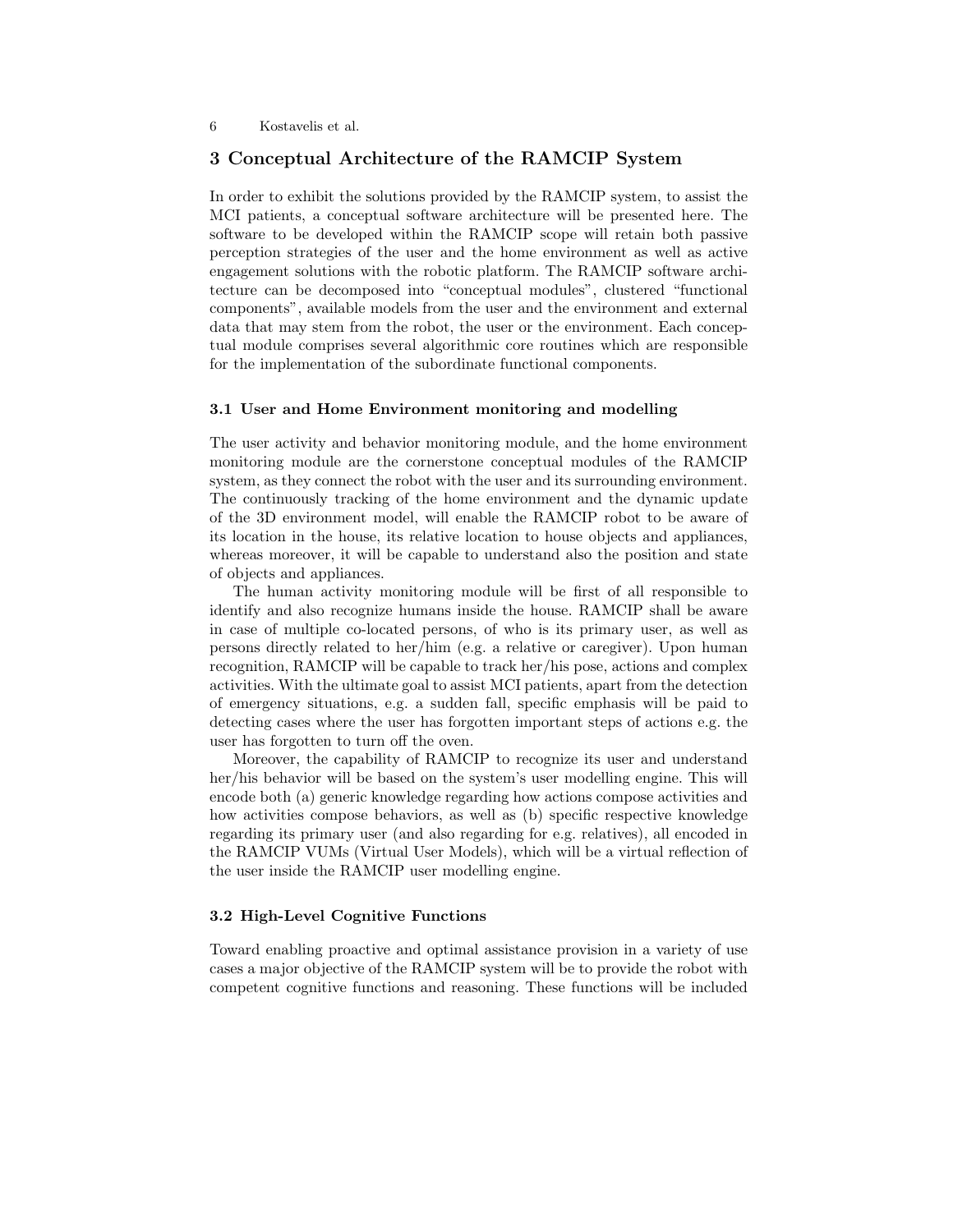in the Assistance Decision Maker (ADM) module of the robot. The ADM will employ the VUM, the user and environment state to drive the robot's decisions over when and how to initiate an assistance intervention.

Consequently, the cognitive functions will ensure the development of an obedient and proactive servant undertaking difficult or forgotten tasks, to provide the robot with such a behavior that will also assist the user in exercising physical and cognitive skills, through its own behavior. This will be based on maintaining a balance between acting proactively, counteracting the user's forgetfulness by undertaking tasks that the user has forgot, and informing the user of a forgotten task, discreetly urging her/him to take a relevant action. Therefore, upon deciding that assistance provision is necessary, the robot will select through its cognitive actions to either communicate with the user or engage in a robotic manipulation task.

#### 3.3 Human Robot Communication module

Human robot communication will be orchestrated through the Communication Decision Maker (CDM) component, utilizing the user's VUM part encoding communication skills and preferences, as well as the user and environment monitoring system modules. The CDM will thus drive personalized and adaptive multimodal Human Robot communication based on touch-screen, voice, augmented reality and gestural modalities. The robot will be capable to automatically switch between different interaction modalities or fuse them, ensuring the provision of optimal HRI on the basis of user skills, behavior and context.

Human Robot Interaction will also be augmented through advanced empathic communication channels. On one hand, the robot should be capable to recognize the user's affective state, based on analysis of the user pose and gestures, in combination with facial expression recognition. The robot will also employ an empathic display, realized as screen-based face, capable to show facial expressions enabling human compatible communication mechanisms.

#### 3.4 Low-level Robot Control module

The low-level control module of RAMCIP will be responsible to handle RAM-CIP's robotic manipulations, regarding either (a) interaction with the home environment, its objects and appliances or (b) physical Human Robot Interaction with the user. Autonomous locomotion of the platform will build upon mapping and navigation methods supported from the home environment monitoring and modelling module. The low-level control module will provide RAMCIP with novel robot manipulation capabilities including advanced grasping and dexterity functions. Through these advanced manipulation capabilities, the robot will be on the one hand capable of grasping a variety of objects in the home environment ranging from very small objects to dishes, cooking utensils, etc., and on the other hand, interacting with home objects or appliances, such as doors, light switches or the oven. Therefore, a task planner will be developed to coordinate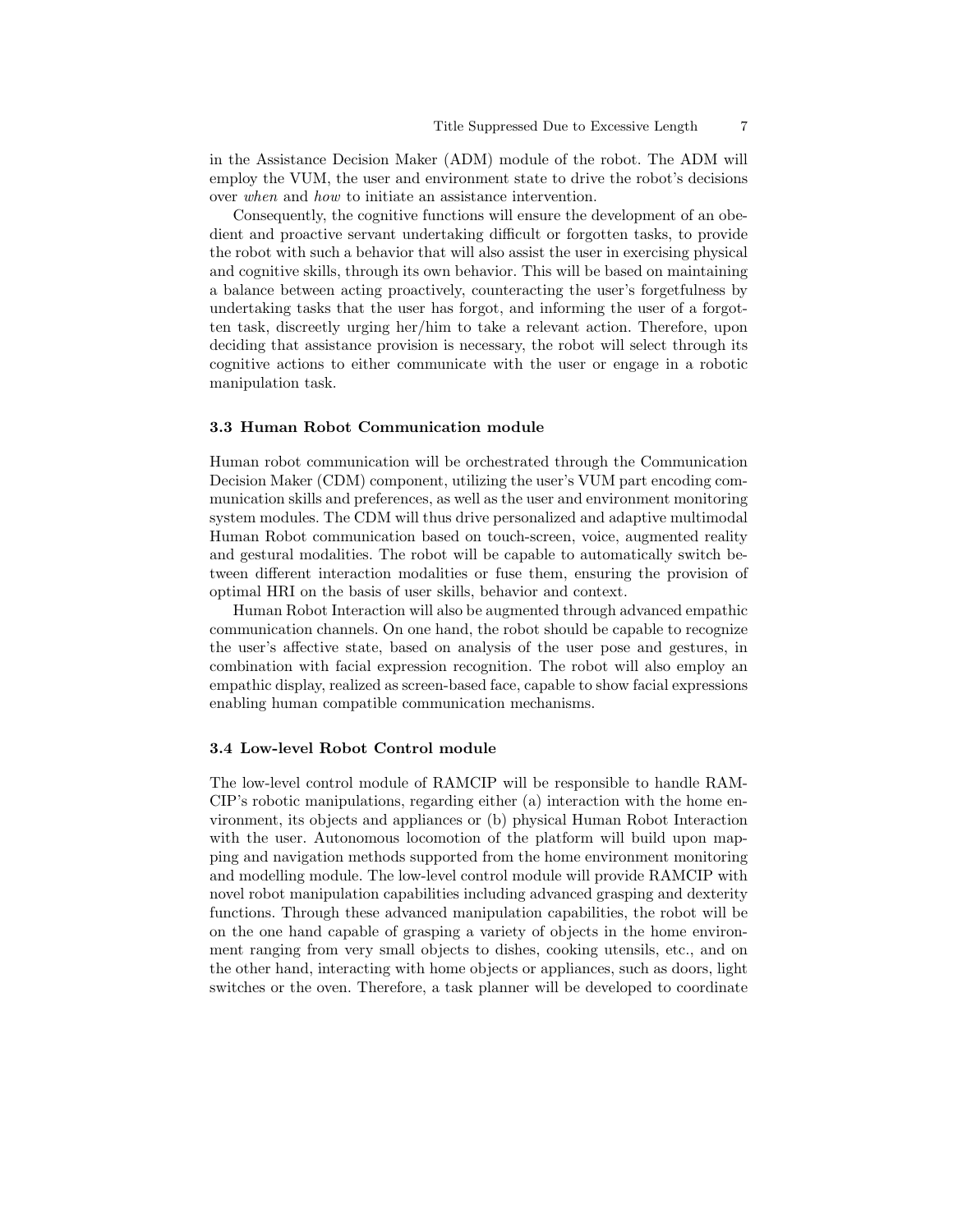all the subordinate robotic tasks required to accomplish a specific robotic activities such as fetching objects that are placed at a height unreachable to the user. Moreover the robotic engagement in assistance activities that will involve physical contact between the robot and the user comprise an additional novel contribution of the RAMCIP system, e.g. the robot will be able to safely assist the user in lower-body treatment activities that require bending, such as changing socks or shoes, or assisting the user to place her/his feet on a footrest.

All the aforementioned conceptual modules as well as their subordinate functional components are summarized in the Fig. 3, where a flow diagram of the software architecture is illustrated.



Fig. 3. The conceptual software architecture analysis of the RAMCIP system

<sup>8</sup> Kostavelis et al.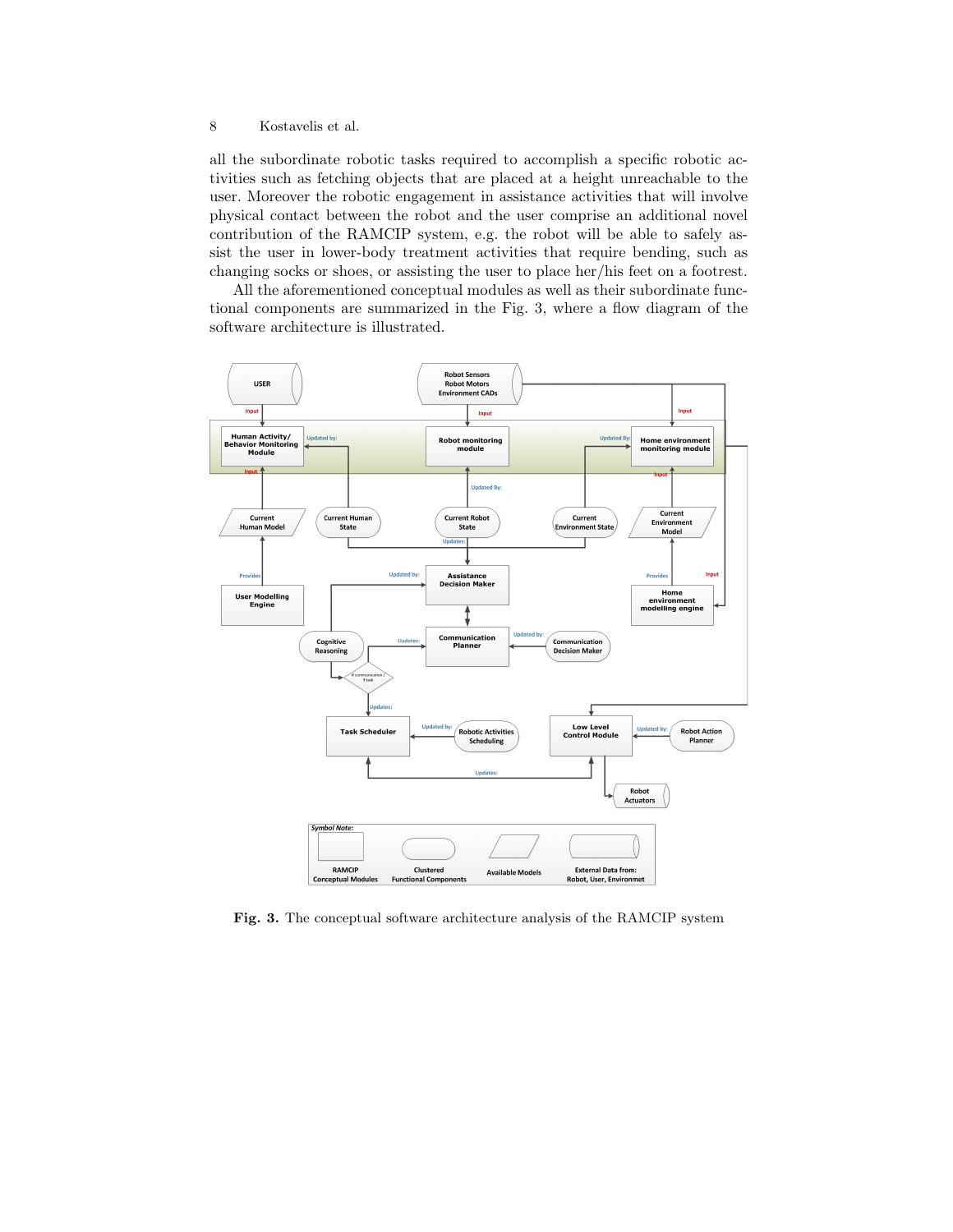# 4 Discussion

It is apparent that during the design and development of the RAMCIP system several parameters should be taken into consideration, the most important of which is the acceptability of the target users. Service robots intended for assisted living environments involve gender and ethical issues that should be paid clear attention. Gender-dependent differences are highly prone to appear in user needs and preferences, regarding either the assistance strategies or specificities in HRI, whereas privacy and ethical issues are inherently involved. Additionally, it should be stressed that the RAMCIP system would be developed so as to proactively and discreetly assist the user in his/her day-life activities by retaining autonomy and strong decision making mechanisms all developed in a human compatible manner. Thus, the intervention in user's everyday life will be distinctive and as smooth as possible, facilitating a concordant cohabitation. Moreover, it should be mentioned here that the ultimate goal of the RAMCIP system is not to replace the human caregivers services as this would be opposite to the willingness of the users, according to their witnesses in relative surveys. Albeit, it is expected that such a robotic system will act complementary to the work of human caregivers aiming to foresee and prevent hazardous situations in MCI patients's day-life.

## 5 Conclusions

In this paper the basic components of the RAMCIP system -a system targeting to support elderly MCI patients- have been presented. Emphasis has been given in the outline of some fundamental user requirements that appear in the early stage of dementia, while the RAMCIP capabilities to deal with these requirements have been assessed from the hardware point of view. Furthermore, the conceptual software architecture has been presented herein, highlighting the autonomy capabilities of the RAMCIP robot to be developed. The robotic assistant presented herein for MCI is has a specific role and is limited to specific tasks, since it is already too difficult for human being to help MCI patients, thinking of a robot doing this is a very challenging task. At this point it should be stressed that the objective of the RAMCIP robot is not to replace the presence of the care-giver but to render his/her task easier. The robot is expected to act complementary to the patients actions by contiuously monitoring his/her activities while it intervenes in a discreet manner either with communication or with by engaging in a robotic task. Likewise, some contemporary concerns about the service robots that operate in human inhabited environments have been underlined and solutions to these have been presented through the RAMCIP system. Summarizing, through the above, RAMCIP is anticipated to boost the benefits of service robotics, their robustness and applicability to realistic settings and eventually, their future adoption to operate in human environments.